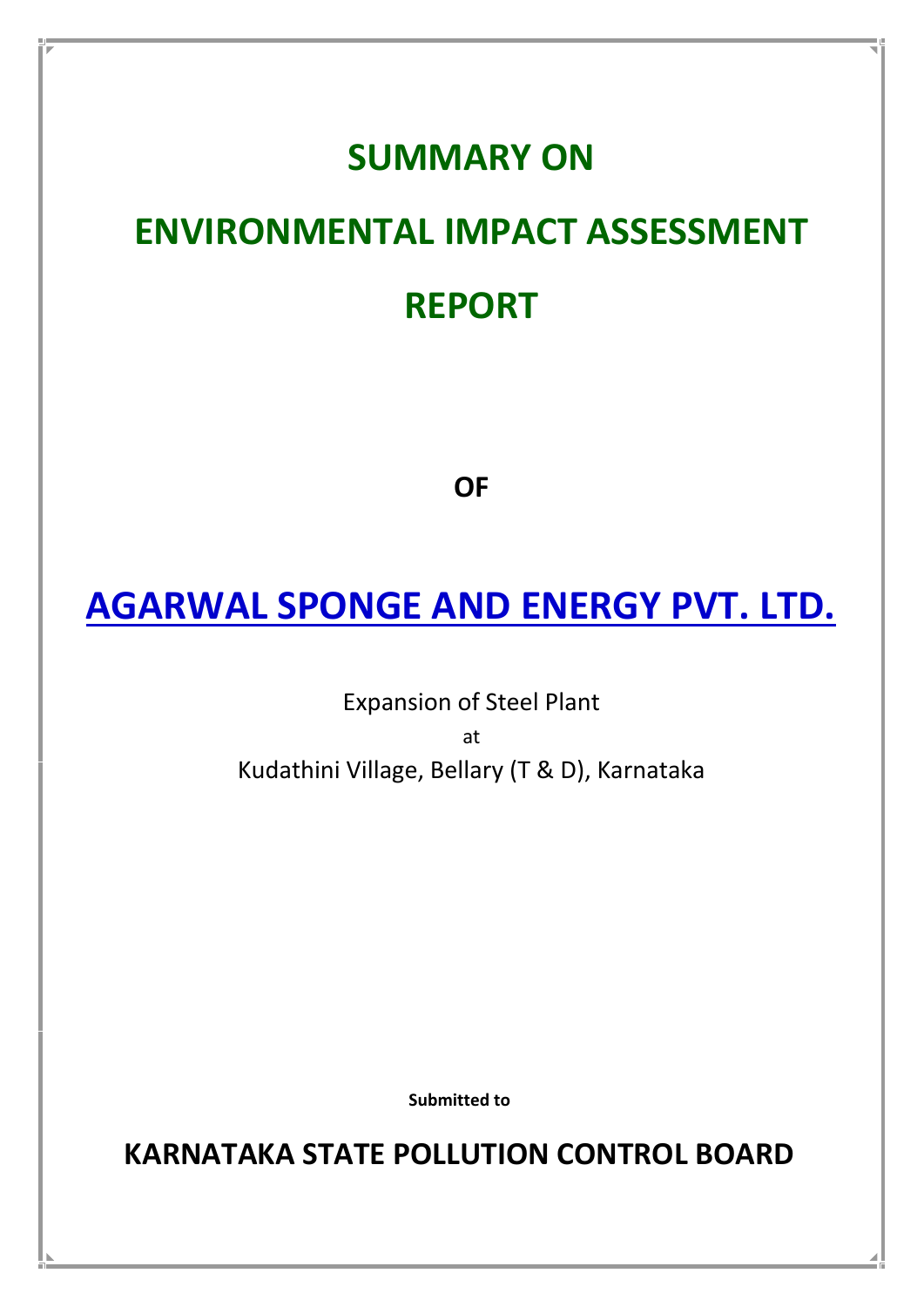#### **1.0 PROJECT DESCRIPTION**

**AGARWAL SPONGE AND ENERGY PVT. LTD.** is operating 3 x 100 TPD Sponge Iron plant & 12 MW power plant at Kudathini Village, Bellary (T & D), Karnataka. Environment Clearance has been issued for existing plant by MOEF vide no. **J-11011/908/2007-1AII (I)** vide dated **11th December 2008**. All units as per EC accorded are in operation. CTO has issued by KSPCB vide Consent No. AW-303798, which is valid upto 27.09.2017 to 30.06.2022

Now as a part of expansion, company is planning to go for expansion of Expansion of existing Sponge Iron & Power Plant by installation of 1x350 TPD DRI kiln to produce 1,05,000 TPA of Sponge iron with 8 MW WHRB facility, Induction Furnaces of 4x30 T to produce 4,18,630 TPA of Billets & Narrow Hot Strip Mill of 4,00,000 TPA of H.R. Coils/Strips in the existing land premises over an extent of 20 Acres (8.09 Ha.) & also in additional land is 24.09 acres (9.74 Ha). The Survey numbers involved in the total land 44.09 Acres (17.84 Ha.) are 899/A, 899/B, 900, 902/B, 907/A, 907/B. The total project cost of the proposed expansion project will be **Rs.400 Crores.**

As per the Ministry of Environment, Forests & Climate Change, New Delhi notification, dated 14<sup>th</sup> September, 2006 and its subsequent amendments, all Primary metallurgical processing industries are classified under Category 'A'. The Ministry of Environment, Forests & Climate Change, New Delhi has accorded Terms of Reference (TOR) for the proposed project vide letter no. **J-11011/908/2007-IA II (I)** dated **11th February 2020**. The EIA Report has been prepared by incorporating the TOR stipulated by the Hon'ble EAC.

*Pioneer Enviro Laboratories & Consultants Private Limited, Hyderabad*, which is accredited by NABET, Quality Council of India, vide certificate No. **NABET/ EIA/ 1922/ RA 0149,** for preparing EIA report for Metallurgical Unit, have prepared Draft Environmental Impact Assessment (EIA) report for the proposed expansion project by incorporating the TOR approved by Ministry of Environment, Forests & Climate Change, New Delhi. The report contains detailed description of the following:

 Characterization of status of environment with in an area of 10 km radius from the plant for major environmental components including air, water, noise, soil, flora, fauna and socio-economic environment.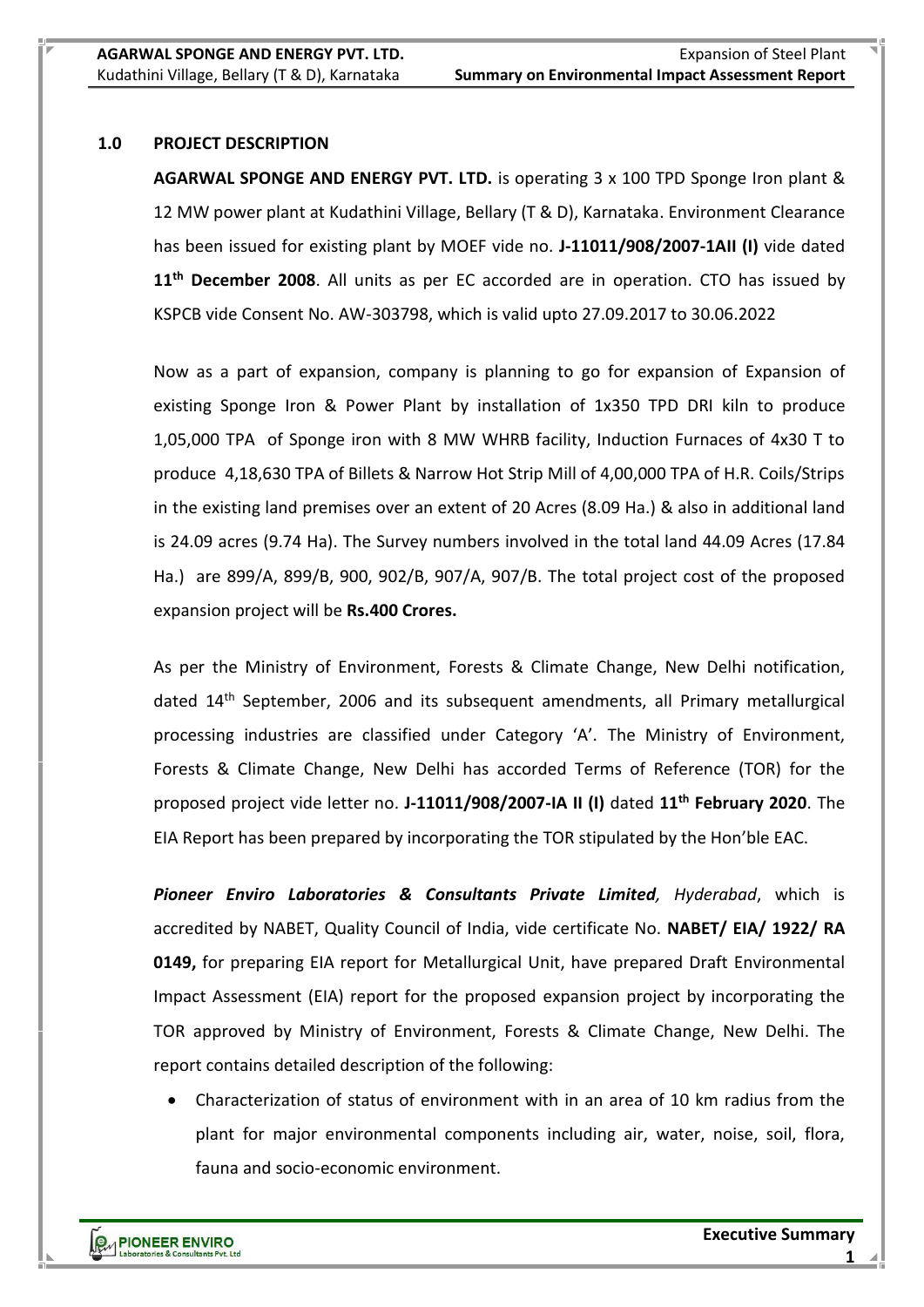- Assessment of air emissions, liquid waste and solid waste from the proposed expansion project along with the noise level assessment.
- Environmental Management Plan comprising of emission control measures proposed to be adopted in the proposed project, solid waste management, Greenbelt development.
- Post Project Environmental Monitoring & Budget for Environmental Protection Measures.

# **1.1 ENVIRONMENTAL SETTING WITHIN 10 Km. RADIUS OF THE PLANT SITE**

The following is the environmental setting within the 10 Km. radius of the Plant site:

| S.No. | Salient Features / Environmental features        | Distance w.r.t. site / Remarks                                   |
|-------|--------------------------------------------------|------------------------------------------------------------------|
| 1.    | Type of Land                                     | Existing Plant (Industrial land) & additional                    |
|       |                                                  | land proposed is Dry agricultural land and                       |
|       |                                                  | will be converted to Industrial.                                 |
| 2.    | Type of Land (Study Area)                        | As per LULC the land use within 10 Km. is as                     |
|       |                                                  | follows:                                                         |
|       |                                                  | Settlements $-2.2$ %; Industrial Area $-5.4$ %;                  |
|       |                                                  | Scrub forest - 8.7; Tank / River/ Major                          |
|       |                                                  | canal/Reservoir $-3.4$ %; Single crop $-53.3$ %;                 |
|       |                                                  | Double crop - 6.9 %; Plantation - 1.1 %;                         |
|       |                                                  | Land with scrub $-$ 12.3 %; Land without                         |
|       |                                                  | scrub - 2.5 %; Sheet rock area - 1.1 %;<br>Mining area $-3.1$ %. |
| 3.    | National Park/ Wild life sanctuary /             | Nil                                                              |
|       | Biosphere reserve / Tiger Reserve /              |                                                                  |
|       | Elephant Corridor / migratory routes for         |                                                                  |
|       | <b>Birds</b>                                     |                                                                  |
| 4.    | Historical places / Places of Tourist            | Nil                                                              |
|       | importance / Archeological sites                 |                                                                  |
| 5.    | Critically polluted area as per MoEF&CC          | None                                                             |
|       | Office Memorandum dated 13 <sup>th</sup> January | And also the Plant area does not fall in the                     |
|       | 2010                                             | areas given in Hon'ble NGT order issued vide                     |
|       |                                                  | dated 10 <sup>th</sup> July 2019.                                |
| 6.    | <b>Defence Installations</b>                     | Nil                                                              |
| 7.    | Nearest village                                  | Venivirapur (2.8 kms.) & Kudatini (2.9 Kms.)                     |
| 8.    | No. of Villages in the Study Area                | 10 nos.                                                          |
| 9.    | Forests                                          | Chikkantapur RF (SW) - 6.0 kms;                                  |
|       |                                                  | Toranagallu RF (NWW) -7.5 Kms;                                   |
|       |                                                  | Bellary RF $(S)$ – 7.5 Kms.                                      |
| 10.   | Water body                                       | Tungabhadra High level Canal (N)- 5.8 Kms.                       |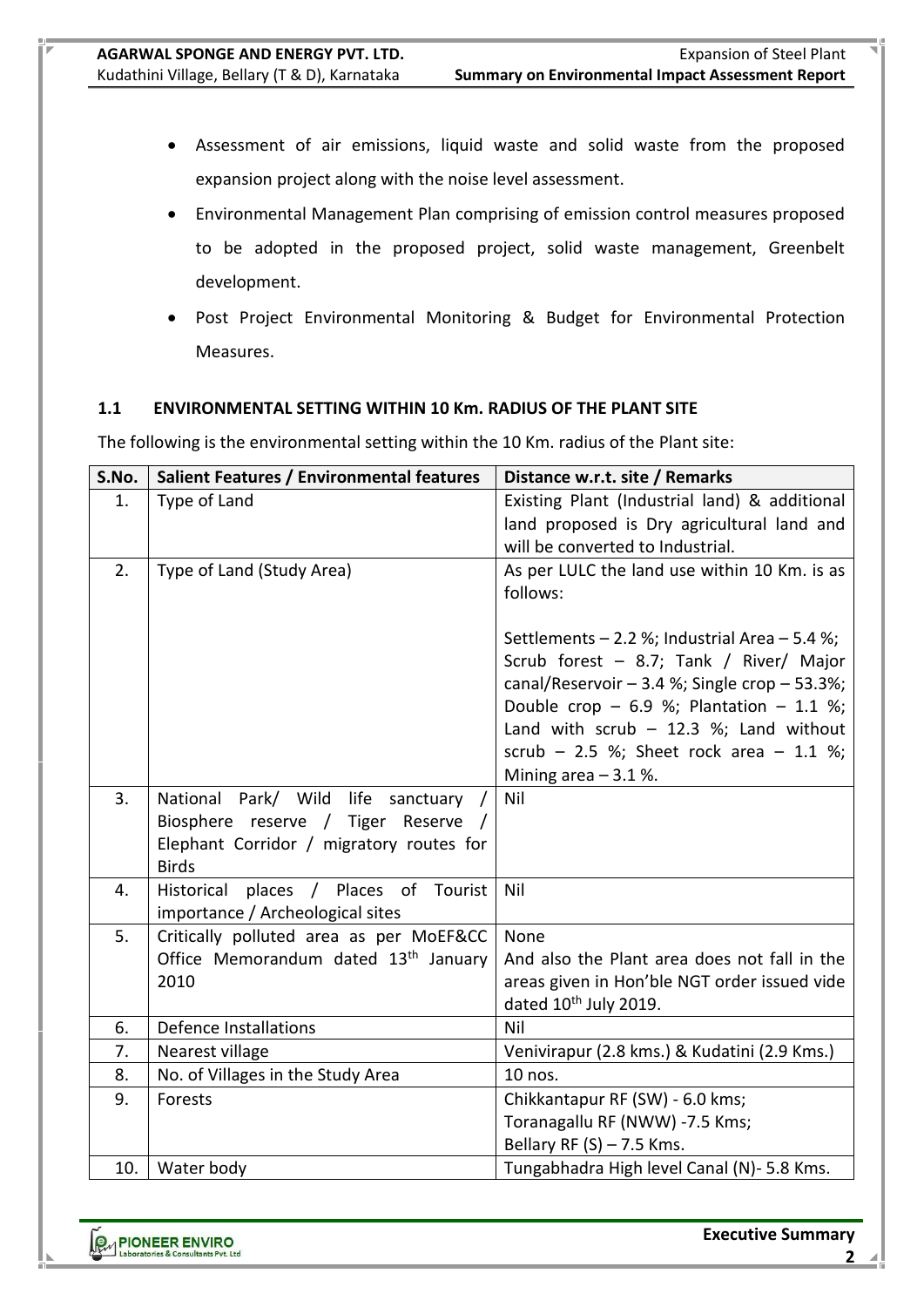| S.No. | Salient Features / Environmental features    | Distance w.r.t. site / Remarks                |  |  |
|-------|----------------------------------------------|-----------------------------------------------|--|--|
|       |                                              | Allipur Kere Reservoir-6.1 Kms.               |  |  |
|       |                                              | Kanigana Halla (SW) -7.8 Kms.                 |  |  |
|       |                                              | Urumundra Halla (E) – 0.12 Kms.               |  |  |
|       |                                              | Bankan Halla $(E)$ – 0.45 Kms.                |  |  |
|       |                                              | & Few other Streams & ponds are present       |  |  |
|       |                                              | within 15 Km. radius of the plant.            |  |  |
| 11.   | Nearest Highway                              | NH # 63 (Bellary to Hubli) $-$ 1.7 Kms.       |  |  |
| 12.   | <b>Nearest Railway Station</b>               | Kudatini R.S. -- 4.5 Kms.                     |  |  |
| 13.   | <b>Nearest Port facility</b>                 | Nil                                           |  |  |
| 14.   | <b>Nearest Airport</b>                       | Nearest Airstrip is Bellary @ 9.5 Kms.        |  |  |
| 15.   | Nearest Interstate Boundary                  | Karnataka - Andhra Pradesh Interstate         |  |  |
|       |                                              | border - 7.85 Kms.                            |  |  |
| 16.   | Seismic zoneas per IS-1893                   | Seismic zone - II                             |  |  |
| 17.   | <b>R&amp;R</b>                               | Not applicable as there are no habitations in |  |  |
|       |                                              | the additional land proposed for expansion.   |  |  |
| 18.   | Litigation $/$ court case is pending against | Nil                                           |  |  |
|       | the proposed project / proposed site and     |                                               |  |  |
|       | or any direction passed by the court of law  |                                               |  |  |
|       | against the project                          |                                               |  |  |

# **1.2 Plant Configuration and Production Capacity**

Following is plant configuration and production capacity proposed now

| <b>S. No.</b> | <b>Details</b>                                                                                  | <b>Total Capacity as</b><br>per the EC issued | Implementation<br><b>Status</b> | Present<br>Proposal | <b>Production</b><br>capacities |
|---------------|-------------------------------------------------------------------------------------------------|-----------------------------------------------|---------------------------------|---------------------|---------------------------------|
|               |                                                                                                 | vide dated                                    |                                 |                     | <b>After Present</b>            |
|               |                                                                                                 | 11.12.2008                                    |                                 |                     | Proposal                        |
| 1.            | DRI Kiln for Production                                                                         | 90,000 TPA                                    | 90,000 TPA                      | 1,05,000 TPA        | 1,95,000 TPA                    |
|               | of Sponge Iron                                                                                  | (3x100 TPD)                                   | (In operation)                  | $(1x350$ TPD)       | (3x100 TPD &                    |
|               |                                                                                                 |                                               |                                 |                     | 1x350 TPD)                      |
| 2.            | Induction furnace with                                                                          |                                               |                                 | 4,18,630 TPA        | 4,18,630 TPA                    |
|               | CCM & LRF to produce                                                                            |                                               |                                 | (4x30 T)            | (4x30T)                         |
|               | billets / hot Metal                                                                             |                                               |                                 |                     |                                 |
| 3.            | Rolling Mill to produce                                                                         |                                               |                                 | 4,00,000 TPA        | 4,00,000 TPA                    |
|               | Hot Strips / Coils                                                                              |                                               |                                 |                     |                                 |
| 4.            | generation<br>Power                                                                             | 6 MW                                          | 6 MW                            | 8 MW                | 14 MW                           |
|               | through WHRB                                                                                    |                                               | (in operation)                  |                     |                                 |
| 5.            | Power Plant<br>through                                                                          | 6 MW                                          | 6 MW                            | $2$ MW $*$          | 8 MW*                           |
|               | <b>FBC Boiler</b>                                                                               |                                               | (in operation)                  |                     |                                 |
|               | * As ner the Specific ToR # 2 AFRC nower plant of additional 3 MW is proposed to consume entire |                                               |                                 |                     |                                 |

As per the Specific ToR # 2 AFBC power plant of additional 3 MW is **dolochar generated from proposed DRI kilns.**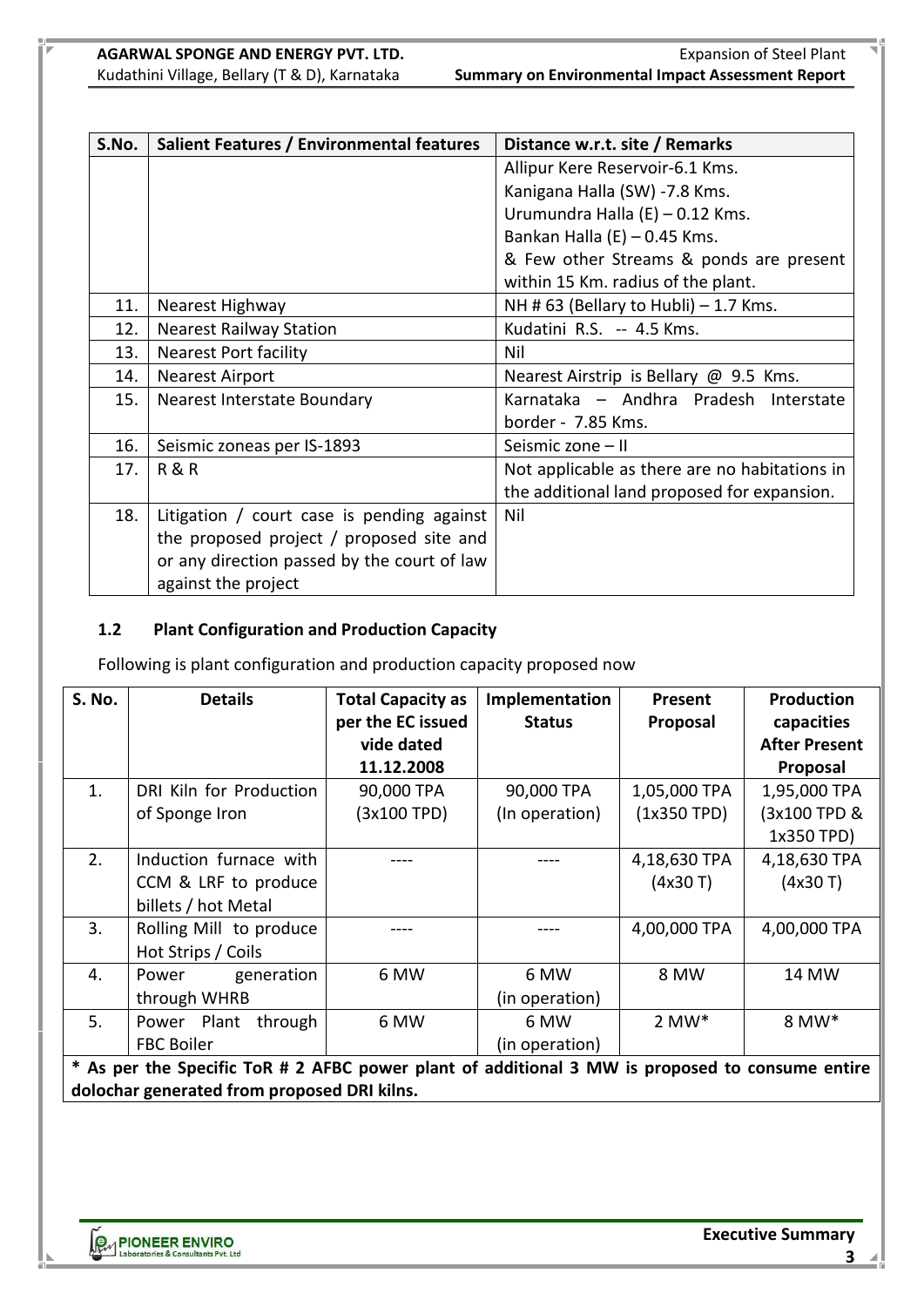**Unit : Description** DRI Kiln : Manufacturing of Sponge Iron using Iron Ore, Dolomite, Limestone and Coal as raw materials Induction Furnace : Manufacturing of MS Billets / Hot Metal using Sponge Iron, MS Scrap, Ferro Alloys as raw materials Rolling Mill : Manufacturing of Rolled Product using MS Ingots / Steel Billets. By utilizing Pulverized coal / Furnace oil as fuel. Power generation : By utilizing hot waste flue gases from DRI kilns in WHRB. By utilizing Coal / Dolochar in FBC boiler as fuel.

The proposed Steel Plant will produce the following products:

# **1.3 Raw Materials (For Expansion project)**

The following will be the raw material requirement for the proposed expansion project:

| S.No.          | <b>Raw Material</b> |                                       | Quantity                                        | <b>Source</b>         | <b>Mode of Transport</b> |
|----------------|---------------------|---------------------------------------|-------------------------------------------------|-----------------------|--------------------------|
|                |                     |                                       | For manufacturing Sponge Iron) of 1,05,000 TPA  |                       |                          |
| $\mathbf{1}$   | Iron Ore            |                                       | 2,31,000 TPA                                    | <b>Bellary</b>        | By road (through         |
|                | (OR)                |                                       | (OR)                                            |                       | covered trucks)          |
|                |                     | Iron Ore Pellets                      | 1,57,000 TPA                                    |                       |                          |
| $\overline{2}$ | Coal                | <b>Indian Coal</b>                    | 1,36,500 TPA                                    | Open Market           | By road (through         |
|                |                     |                                       |                                                 |                       | covered trucks)          |
|                |                     | Imported                              | 87,360 TPA                                      | Indonesia / South     | Through sea route, Rail  |
|                |                     | Coal                                  |                                                 | Africa / Australia    | & Road                   |
| $\overline{3}$ | Dolomite            |                                       | 10,500 TPA                                      | Local Area            | By road (through         |
|                |                     |                                       |                                                 |                       | covered trucks)          |
|                |                     |                                       | For manufacturing MS Billets) - 4,18,630 TPA    |                       |                          |
| 1              |                     | Sponge Iron                           | 1,95,000 TPA                                    | Own generation        | $---$                    |
| $\overline{2}$ |                     | Sponge Iron                           | 1,71,000 TPA                                    | Nearby plants in      | By road (through         |
|                |                     |                                       |                                                 | <b>Bellary</b>        | covered trucks)          |
| 3              | Scrap               |                                       | 90,000 TPA                                      | (Purchased from Local | By road (through         |
|                |                     |                                       |                                                 | Area + in-house)      | covered trucks)          |
| $\overline{4}$ | Pig Iron            |                                       | 44,000 TPA                                      | Local Area            | By road (through         |
|                |                     |                                       |                                                 |                       | covered trucks)          |
|                |                     | For manufacturing HR coils & Strips - |                                                 |                       |                          |
|                | 4,00,000 TPA        |                                       |                                                 |                       |                          |
| $\mathbf{1}$   | <b>MS Billets</b>   |                                       | 4,18,630 TPA                                    | Own generation        | By Conveyor              |
| $\overline{2}$ |                     | LDO / LSHS                            | 8320 KL                                         | <b>Local Market</b>   | By road (through         |
|                |                     |                                       |                                                 |                       | covered trucks)          |
|                |                     |                                       | For Power Generation (2 MW) through AFBC Boiler |                       |                          |
| $\mathbf{1}$   |                     | Coal (Imported)                       | 2,240 TPA                                       | Own generation        | By Conveyor              |
| $\overline{2}$ | Dolochar            |                                       | 7,700 TPA                                       | Indonesia / South     | Through sea route, Rail  |
|                |                     |                                       |                                                 | Africa / Australia    | & Road                   |

**Executive Summary**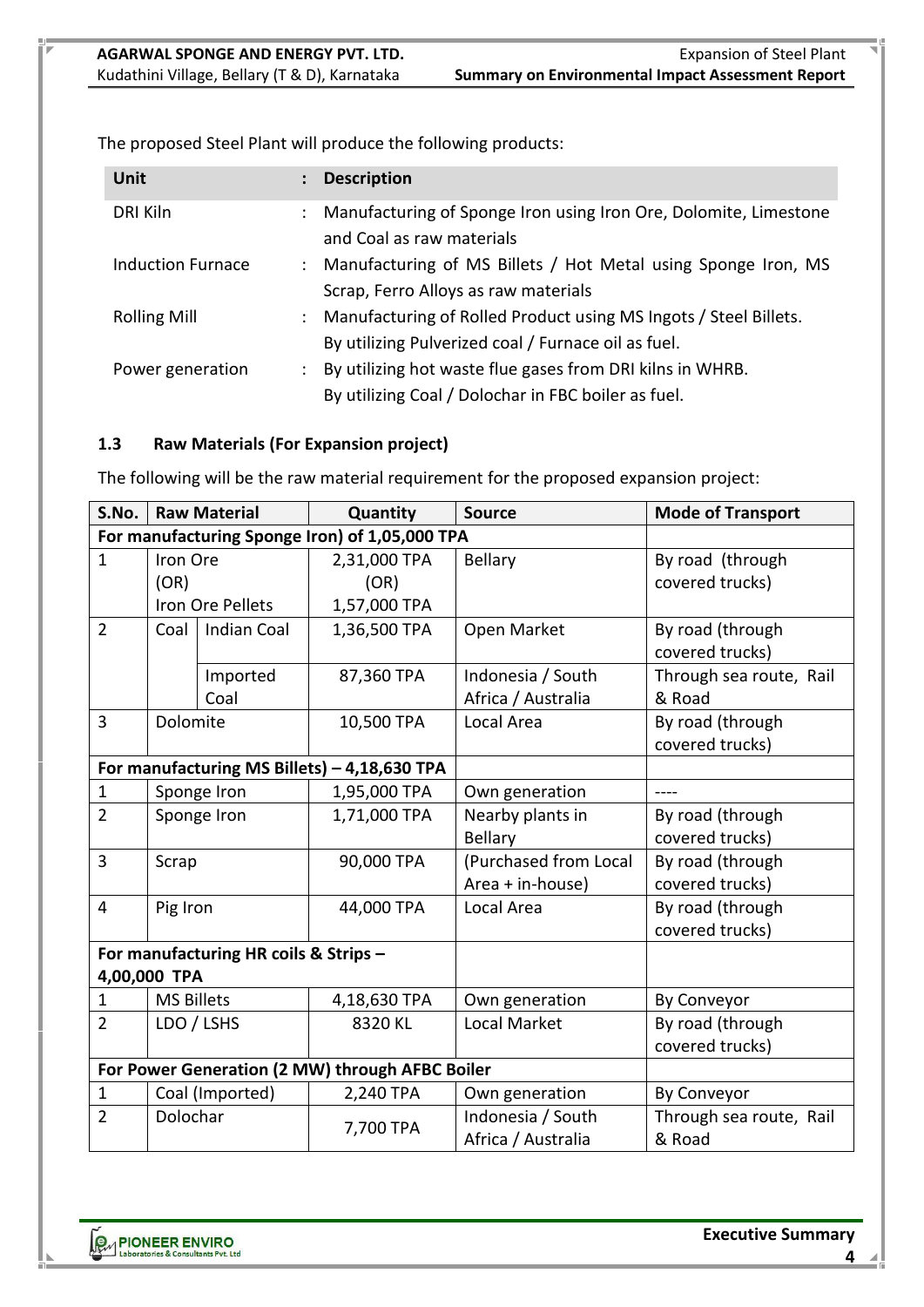# **1.4 Manufacturing Process**

# **1.4.1 Manufacturing of Sponge Iron (DRI)**

Refractory lined rotary kilns will be used for reduction of iron ore in solid state. A central Burner located at the discharge end will be used for initial heating of the kiln.

Iron ore will be continuously fed into the kiln along with coal which has dual role of fuel as well as reductant. Dolomite will be added to scavenge the sulphur from the coal. A number of air tubes will be provided along the length of the kiln. The desired temperature profile will be maintained by controlling the volume of the combustion air through these tubes. The Carbon monoxide generated due to the combustion of coal, reduces the iron ore and converts it into sponge iron. The rotary kiln is primarily divided into two zones viz. the pre heating zone and the reduction zone. The preheating zone extends over 30 to 50 % of the length of the kiln and in this the moisture in the charge will be driven off and the volatile matter in the coal will be burnt with the combustion air supplied through the air tubes. Heat from the combustion raises the temperature of the lining and the bed surface. As the kiln rotates, the lining transfers the heat to the charge. Charge material, pre-heated to about 1000 $^{\circ}$ C enters the reduction zone. Temperature of the order of 1050 $^{\circ}$ C will be maintained in the reduction zone, which is the appropriate temperature for solid state reduction of iron oxide to metallic iron.

This hot material will be transferred to Heat exchanger. In Heat exchanger the material will be cooled to  $160^{\circ}$ C. The cooler discharge material consists of sponge iron lumps, sponge iron fines and char. Magnetic and non-magnetic material will be separated through magnetic separators and stored in separate bins. The hot flue gases will be taken to a Waste Heat Recovery Boilers and after heat recovery they will be treated in high efficiency ESP and discharged into the atmosphere through stack whose height will be in accordance with CPCB norms.

#### **1.4.2 Steel Melting Shop**

In Steel Melting Shop (SMS), Sponge Iron will be melted along with melting scrap and fluxes to make pure liquid steel and then to mould it in required size billets. The SMS will consist of Induction furnace, Ladles, Cranes & Continuous Casting Machine (CCM). 4 nos. of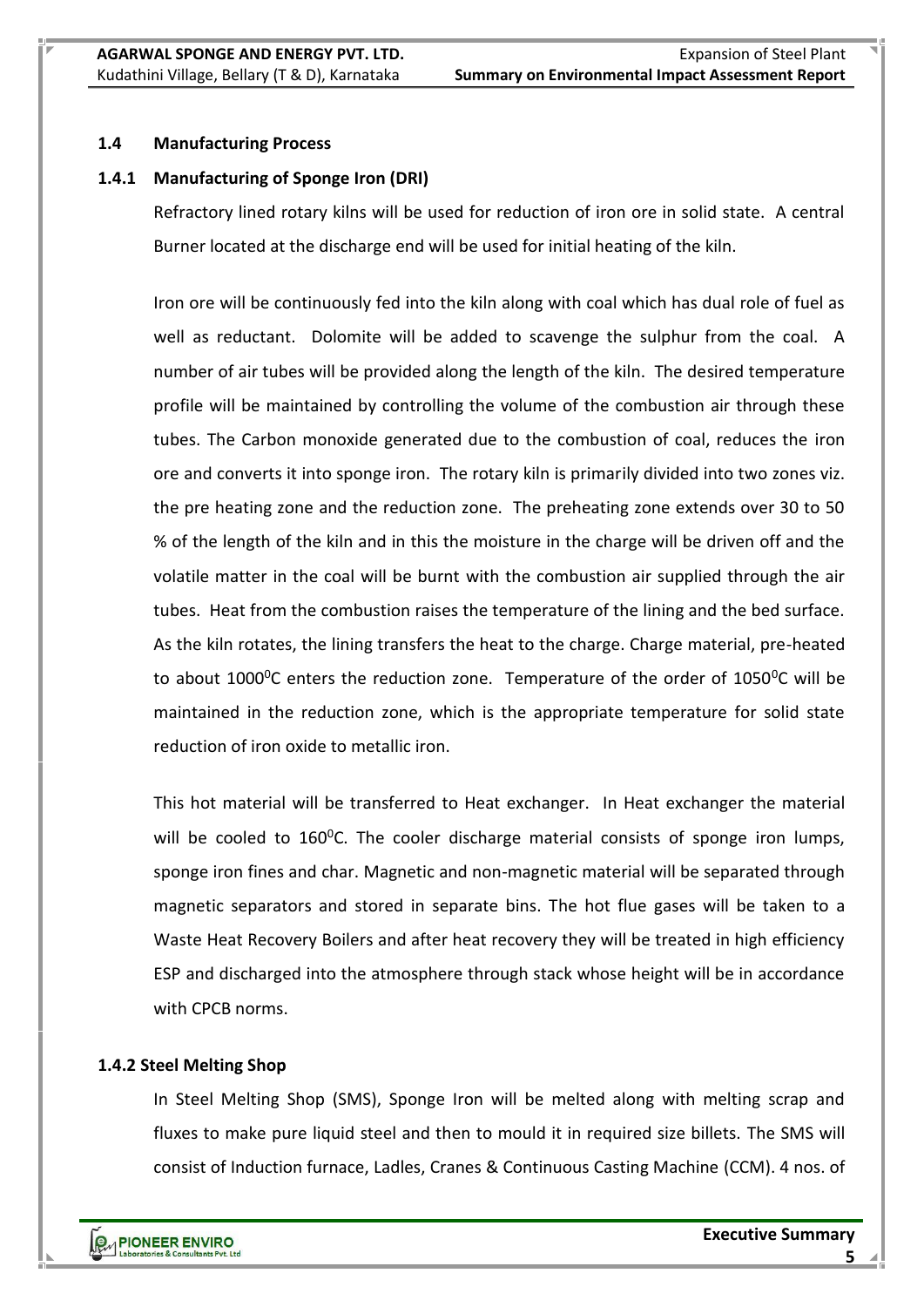Induction Furnaces are proposed to install in the SMS plant as part of expansion, each of 30 T capacities to produce 4,18,630 TPA of M.S. Billets / M.s. Ingots / Hot Metal. The Hot Metal produced from LRF will be directly sent to Rolling Mill without using Re-heating Furnace through Hot charging method (OR) Hot metal will be sent to CCM and thereby M.S. Billets / M.s. Ingots will be produced.

# **1.4.3 Manufacturing of Rolled products through Rolling Mill**

The Hot Metal produced in Induction Furnace will be directly sent to Rolling Mill to produce Rolled Products (OR) if M.S. Billets / M.s. Ingots produced in Induction Furnace will be sent to 100 TPH reheating furnace for the heating and will be sent to Rolling Mill. Furnace will be heated with Furnace oil. A bar and round mill will be installed in the plant to produce 4,00,000 TPA of TMT Bars / Structural Steels / Rolled Products.

#### **1.4.4 Power Generation**

#### **Through WHRB Boiler**

The hot flue gases from proposed DRI kiln (1x350 TPD) will pass through waste heat recovery Boiler to recover the heat and to generate 1x8 MW electricity. The gases after heat recovery will pass through ESP and then discharged through chimneys into the atmosphere for effective dispersion of emissions into the atmosphere.

#### **Through AFBC Boiler**

To utilize the entire Dolochar generated from proposed DRI kiln 8 TPH of AFBC Boiler will be installed. Dolochar along with Coal (Imported / Indian) will be used as fuel in AFBC Boiler to generate 2 MW electricity. The flue-gases will be treated in high efficiency ESP and then discharged through stack into the atmosphere.

#### **1.5 Water Requirement**

Water required for the proposed expansion project will be **1565 KLD** and same will also be sourced from Groundwater. This includes Make-up water for DRI Kiln, Induction Furnace, Rolling Mill, Power Plant & for Domestic requirement. Air cooled condensers will be provided for power plant to reduce the water requirement. It is proposed to utilize the Treated sewage from the Sewage Treatment Plant (STP) of Govt. of Karnataka, Bellary. The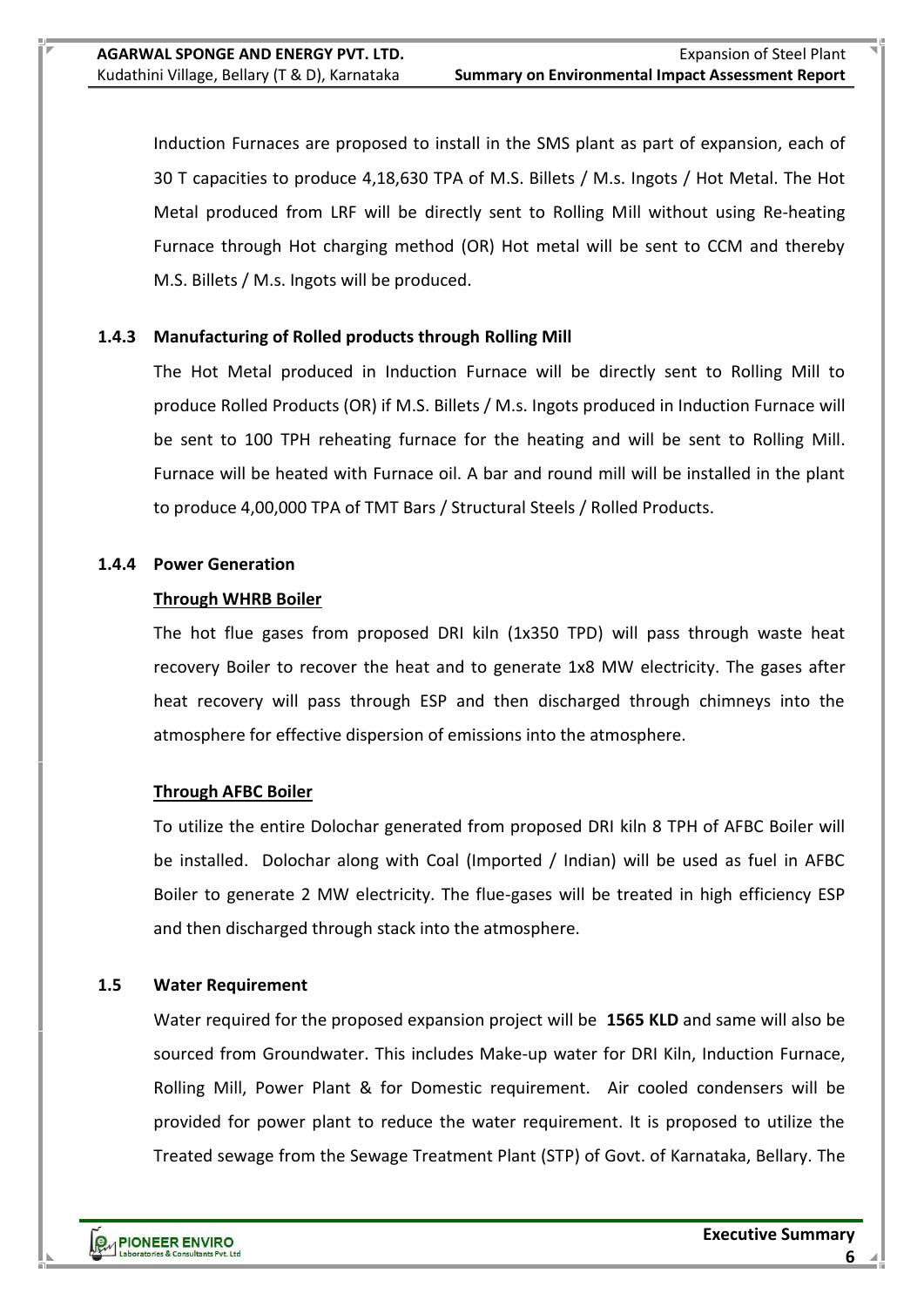members of Karnataka Sponge Iron Manufacturers Associations of Bellary region have made an application to the Chief Engineer, Karnataka Urban Water Supply and Sewage Board, Bangaluru for obtaining the tertiary treated municipal wastewater for industrial purposes. Incase treated Sewage is not available on technical ground from the Municipal corporation then the Groundwater shall be utilized after obtaining the permission from concerned authorities.

Water for drinking purpose will be met from Bellary Town. The following is the break-up of the water requirement for proposed expansion project.

| S.No | <b>Plant Unit</b>          | <b>Existing</b><br>(in KLD) | <b>For Expansion</b><br>(in KLD) | <b>Total After</b><br>expansion (KLD) |
|------|----------------------------|-----------------------------|----------------------------------|---------------------------------------|
| 1.   | Sponge Iron Plant          | 130                         | 150                              | 280                                   |
| 2.   | Power Plant (12 MW +10 MW) | 140                         | 125                              | 265                                   |
| 3.   | Steel Melt Shop            |                             | 635                              | 635                                   |
| 4.   | Hot Strip Mill             |                             | 640                              | 640                                   |
| 5.   | Domestic                   | 30                          | 15                               | 45                                    |
|      | Total                      | 300                         | 1565                             | 1865                                  |

#### **BREAK-UP OF WATER REQUIREMENT**

#### **1.6 Waste Water Generation**

Closed loop cooling water system will be adopted in DRI, SMS, and Rolling Mill units. The effluent generated from Rolling Mill will be sent to settling tank & clear water will be recycled through closed circuit cooling system. Effluent from power plant will be treated and after ensuring compliance with SPCB norms, it will be utilized for dust suppression, ash conditioning and for greenbelt development. Sanitary waste water will be treated in STP. There will not be any effluent discharge outside the premises. ZLD will be followed. The following will be the total wastewater & it's break-up.

# **BREAKUP OF WASTE WATER GENERATION**

| S.No. | <b>Source</b>             | <b>Generation (KLD)</b> |          |                    |  |
|-------|---------------------------|-------------------------|----------|--------------------|--|
|       |                           | <b>Existing Plant</b>   | Present  | <b>Total after</b> |  |
|       |                           |                         | Proposal | present proposal   |  |
| 1.    | Sponge Iron               | Nil                     | Nil      | Nil                |  |
| 2.    | <b>Induction Furnace</b>  | ---                     | Nil      | Nil                |  |
| 3.    | <b>Rolling Mill</b>       | ---                     | Nil      | Nil                |  |
| 4.    | Power Plant               |                         |          |                    |  |
|       | a) Cooling Tower blowdown | 24                      | 20       | 44                 |  |
|       | b) Boilers blowdown       | 15                      | 12       | 27                 |  |

**Executive Summary**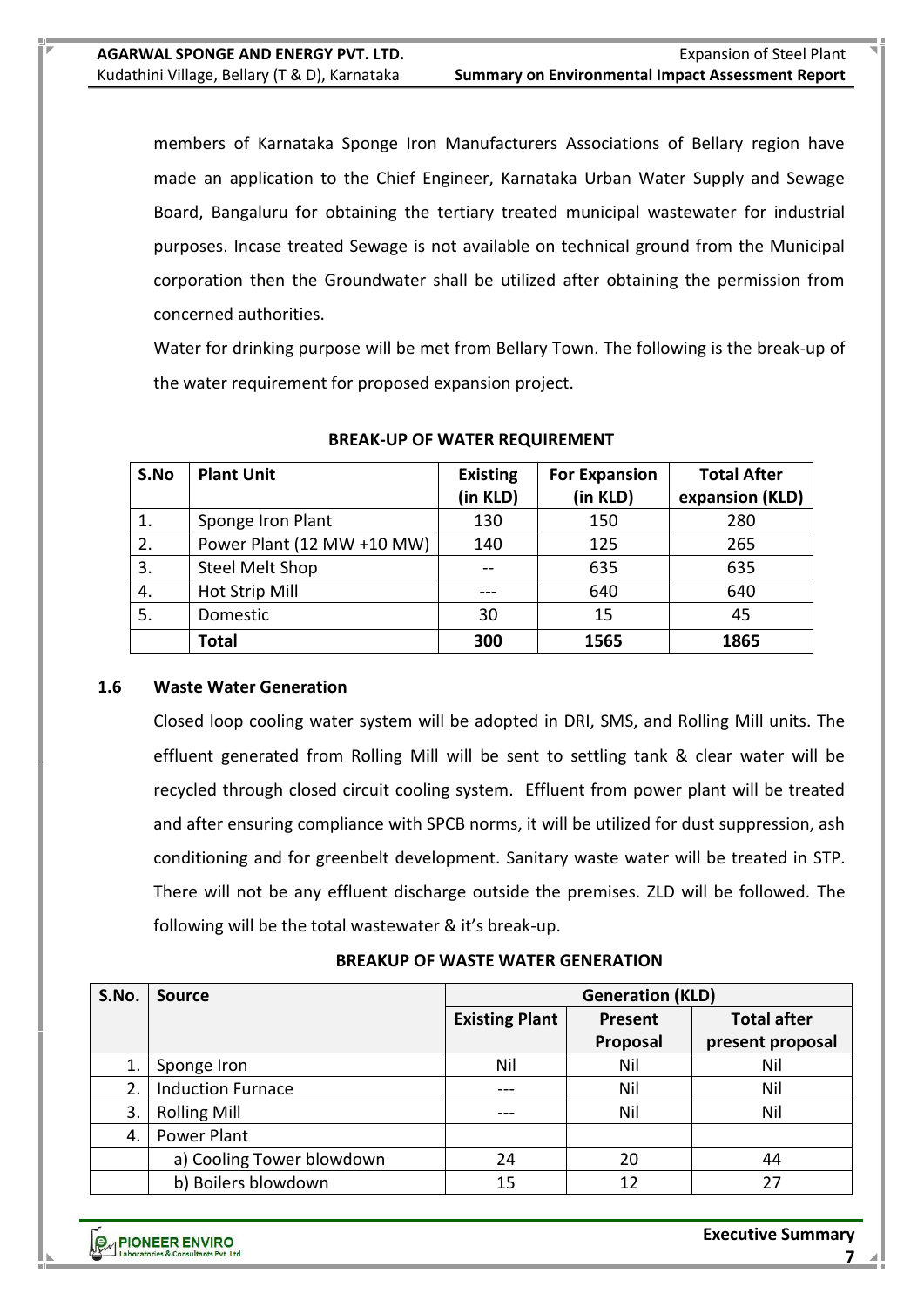|    | c) D.M. plant regeneration water |    |    |  |
|----|----------------------------------|----|----|--|
| 5. | <b>Sanitary Wastewater</b>       |    |    |  |
|    | Total                            | 88 | 64 |  |

# **1.7 Wastewater Characteristics**

The following are the Characteristics of waste water

|                     | <b>CONCENTRATION</b> |               |                      |                       |  |  |
|---------------------|----------------------|---------------|----------------------|-----------------------|--|--|
| <b>PARAMETER</b>    | DM plant             | <b>Boiler</b> | <b>Cooling Tower</b> | <b>Sanitary waste</b> |  |  |
|                     | regeneration         | blowdown      | blowdown             | water                 |  |  |
| рH                  | $4 - 10$             | $9.5 - 10.5$  | $7.0 - 8.0$          | $7.0 - 8.5$           |  |  |
| BOD (mg/l)          | $- -$                | $- -$         |                      | $200 - 250$           |  |  |
| $COD$ (mg/l)        |                      |               |                      | $300 - 400$           |  |  |
| TDS (mg/l)          | 5000 -6000           | 1000          | 1000                 | $800 - 900$           |  |  |
| Oil & Grease (mg/l) | --                   | 10            |                      |                       |  |  |

# **2.0 DESCRIPTION OF ENVIRONMENT**

Base line data has been collected on ambient air quality, water quality, noise levels, flora and fauna and socio economic details of people within 10 km radius of the plant.

# **2.1 Ambient air quality**

Ambient air quality was monitored for  $PM_{2.5}$ ,  $PM_{10}$ ,  $SO_2$ , NOx & CO at 8 stations including project site during  $1^{st}$  October 2019 to  $31^{st}$  December 2019. The following are the concentrations of various parameters at the monitoring stations:

| <b>Parameter</b>  | Concentration                       |
|-------------------|-------------------------------------|
| PM <sub>2.5</sub> | 20.6 to 37.5 $\mu$ g/m <sup>3</sup> |
| $PM_{10}$         | 35.2 to 66.5 $\mu$ g/m <sup>3</sup> |
| SO <sub>2</sub>   | 6.1 to 17.4 $\mu$ g/m <sup>3</sup>  |
| NO <sub>x</sub>   | 6.3 to 18.8 $\mu$ g/m <sup>3</sup>  |
|                   | 306 to 1215 $\mu$ g/m <sup>3</sup>  |

# **2.2 Water Quality**

# **2.2.1 Surface Water Quality**

There are no major river present within 10 km. radius. However surface water samples have been collected from Tungabhadra High level Canal (5.8 Kms.) & Allipur Kere Reservoir (6.1 Kms.). No other surface water samples have been collected as there is no water available during study period. The analysis of samples shows that all the parameters are in accordance with BIS-2296 specifications.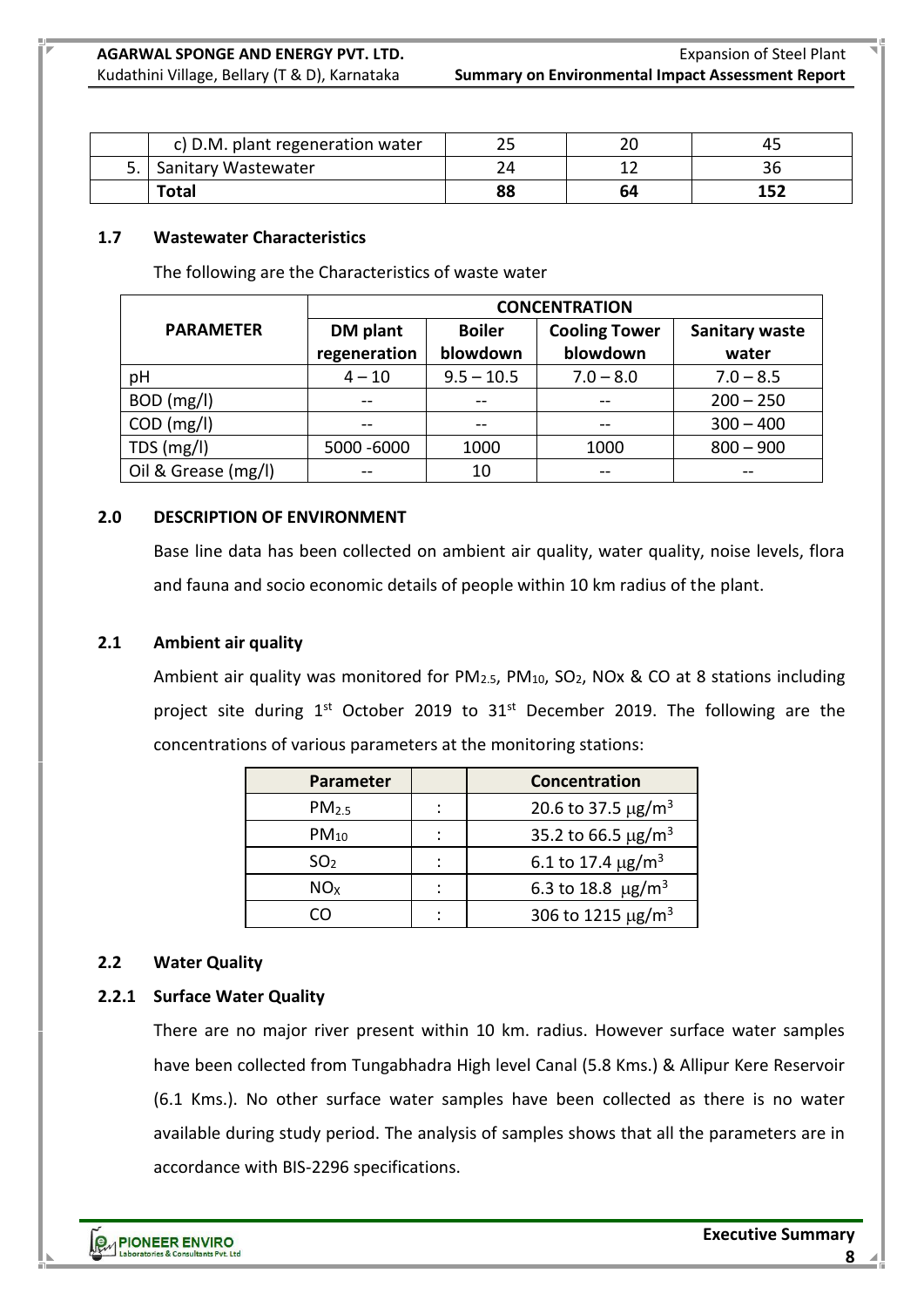# **2.2.2 Ground Water Quality**

8 Nos. of ground water samples from open wells / bore wells were collected from the nearby villages to assess ground water quality impacts and analyzed for various Physico-Chemical parameters. The analysis of samples shows that all the parameters are in accordance with BIS: 10500 specifications.

# **2.3 Noise Levels**

Noise levels were measured at 8 locations during day time & Night time. The noise levels at the monitoring stations are ranging from **43.98 dBA to 62.95 dBA.**

# **3.0 ANTICIPATED ENVIRONMENTAL IMPACTS AND MITIGATION MEASURES**

# **3.1 Prediction of impacts on air quality**

The likely emissions from the proposed project are  $PM_{10}$ , SO<sub>2</sub>, NOx & CO. The predictions of Ground level concentrations have been carried out using Industrial Source Complex (ISC-3) model. Meteorological data such as wind direction, wind speed, max. and min. temperatures collected at the site have been used as input data to run the model.

The predicted max. Incremental  $PM_{10}$  concentrations (24 hourly) due to the emissions from operation of proposed expansion project will be **2.2 g/m<sup>3</sup>** at a distance of 1300 m from the stack in the down wind direction over the baseline concentrations.

The predicted incremental rise in PM concentration due to the Vehicular emission will be **0.7**  $\mu$ g/m<sup>3</sup>.

The predicted max incremental  $SO<sub>2</sub>$  concentrations (24 hourly) due to the emissions from operation of proposed expansion project will be 12.5  $\mu$ g/m<sup>3</sup> at a distance of 1300 m from the stack in the down wind direction over the baseline concentrations.

The predicted max incremental NOx concentrations (24 hourly) due to the emissions from operation of proposed expansion project will be **10.9 g/m<sup>3</sup>** at a distance of 1300 m from the stack in the down wind direction over the baseline concentrations.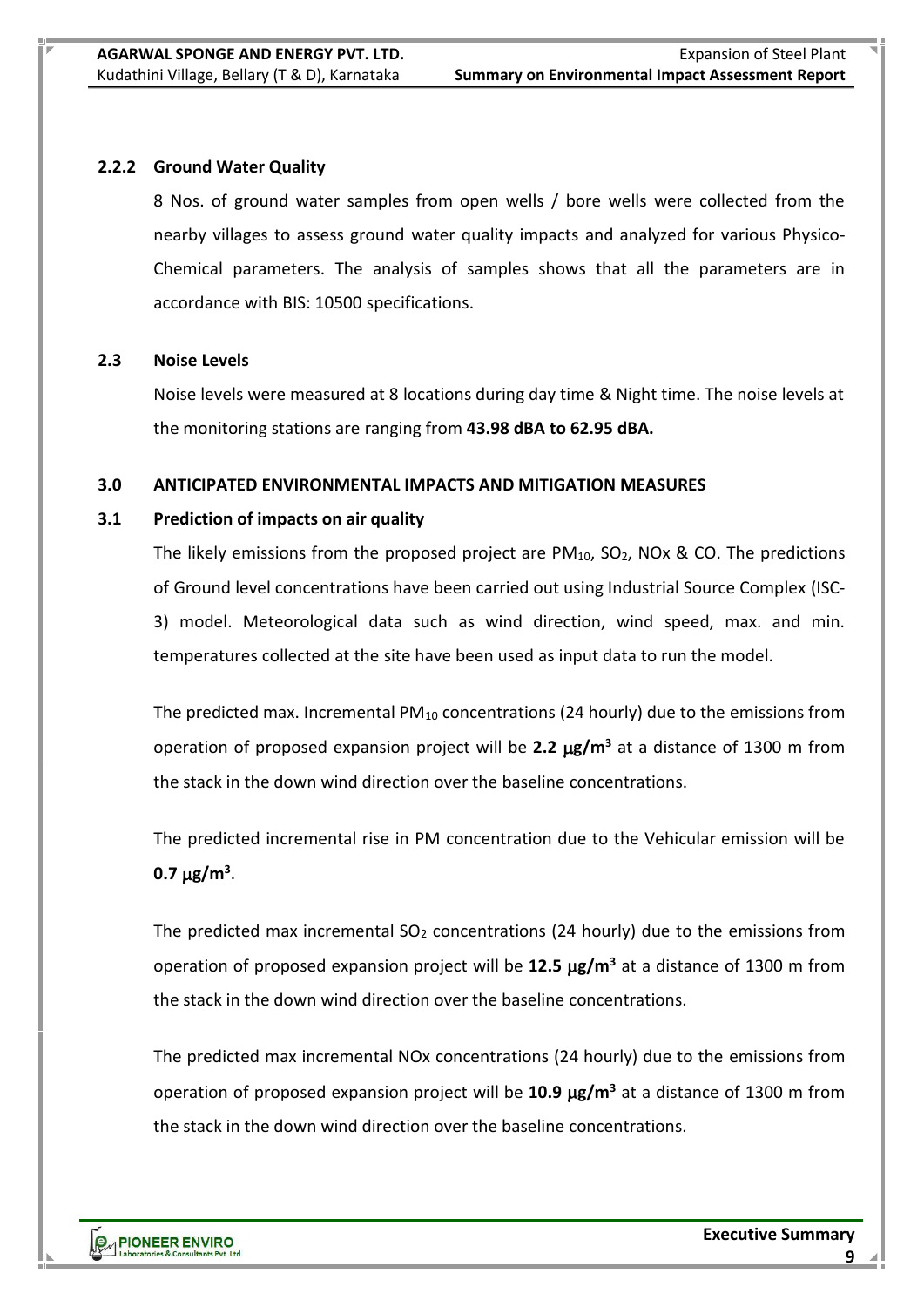The predicted incremental rise in NOx concentration due to the Vehicular emission will be

4.8  $\mu$ g/m<sup>3</sup>.

The predicted incremental rise in CO concentration due to the Vehicular emission will be  $2.8 \,\mu g/m^3$ .

#### **NET RESULTANT MAXIMUM CONCENTRATIONS DUE TO PROPOSED EXPANSION**

| <b>Item</b>                                       | $PM_{10}$                 | SO <sub>2</sub>           | NO <sub>x</sub>           | <b>CO</b>                 |
|---------------------------------------------------|---------------------------|---------------------------|---------------------------|---------------------------|
|                                                   | $(\mu$ g/m <sup>3</sup> ) | $(\mu$ g/m <sup>3</sup> ) | $(\mu$ g/m <sup>3</sup> ) | $(\mu$ g/m <sup>3</sup> ) |
| Maximum baseline conc. in the study area          | 66.5                      | 18.8                      | 17.4                      | 1215                      |
| predicted incremental<br>in<br>Maximum<br>rise    | 2.2                       | 12.5                      | 10.9                      |                           |
| concentration due to expansion project of ASEPL   |                           |                           |                           |                           |
| predicted<br>in<br>incremental<br>Maximum<br>rise | 0.7                       |                           | 4.8                       | 2.8                       |
| concentration due to Vehicular Emissions from the |                           |                           |                           |                           |
| proposed project                                  |                           |                           |                           |                           |
| Net resultant concentrations during operation of  | 69.4                      | 31.3                      | 33.1                      | 1217.8                    |
| the plant                                         |                           |                           |                           |                           |
| <b>National Ambient Air Quality Standards</b>     | 100                       | 80                        | 80                        | 2000                      |

**The net resultant Ground level concentrations during operation of the expansion project are within the NAAQS. Hence there will not be any adverse impact on air environment due to the proposed expansion project.**

# **3.2 Prediction of impacts on Noise quality**

The major sources of noise generation in the proposed project will be STG, boilers, compressors, DG set, etc. Acoustic enclosures will be provided to the STG. The ambient noise levels will be within the standards prescribed by MoEF vide notification dated 14-02- 2000 under the Noise Pollution (Regulation & Control), Rules 2000 i.e. the noise levels will be less than 75 dBA during day time and less than 70 dBA during night time. **15.2 acres (6.07 Ha.)** of extensive greenbelt will be developed (inclusive of existing) to further attenuate the noise levels. Hence there will not be any adverse impact due to noise on population in surrounding areas due to the proposed expansion project.

# **3.3 Prediction of impacts on Water Environment**

Closed loop cooling water system will be adopted in DRI, SMS, and Rolling Mill units. The effluent generated from Rolling Mill will be sent to settling tank & clear water will be recycled through closed circuit cooling system. Effluent from power plant will be treated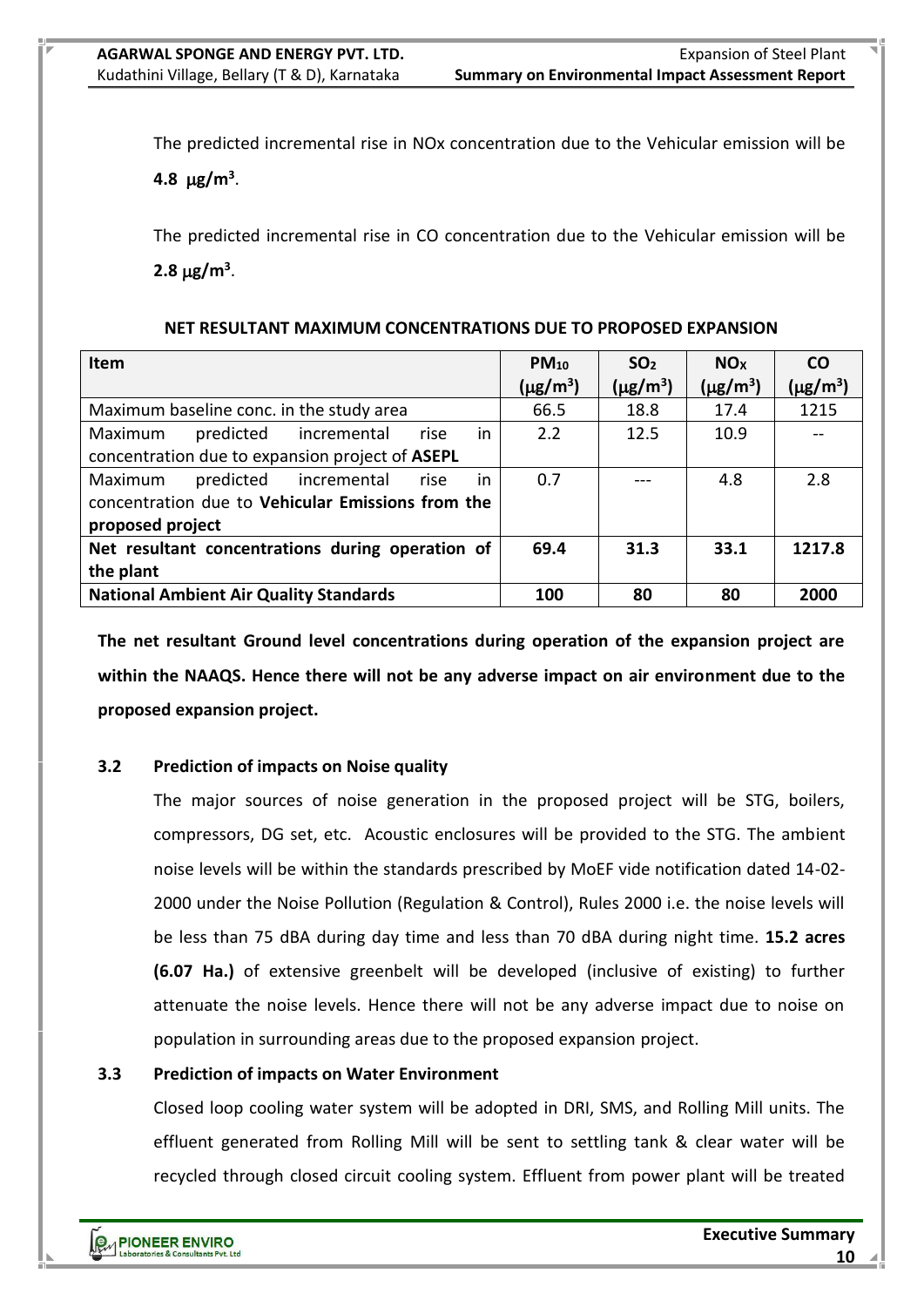and after ensuring compliance with SPCB norms, it will be utilized for dust suppression, ash conditioning and for greenbelt development. Sanitary waste water will be treated in STP. There will not be any effluent discharge outside the premises. ZLD will be followed. Hence there will not be any adverse impact on environment due to the proposed project.

# **3.4 Prediction of Impacts on Land Environment**

The effluent will be treated to achieve SPCB standards. Zero effluent discharge will be adopted. All the required air pollution control systems will be provided to comply with CPCB / SPCB norms. All solid wastes will be disposed / utilized as per CPCB / SPCB norms. **15.2 acres (6.07 Ha.)** of extensive greenbelt will be developed (inclusive of existing) as per guidelines. Hence, there will not be any adverse impact on land environment due to the proposed expansion project.

# **3.5 Socio - Economic Environment**

There will be further upliftment in Socio Economic status of the people in the area. Hence, there will be further development of the area due to the proposed expansion project. Due to this the economic conditions, the educational and medical standards of the people living in the study area will certainly move upwards which will result in overall economic development, improvement in general aesthetic environment and increase in business opportunities.

#### **4.0 ENVIRONMENTAL MONITORING PROGRAMME**

Post project monitoring will be conducted as per the guidelines of SPCB and MoEF&CC are tabulated below:

| S.No.          | <b>Particulars</b><br><b>Frequency of Monitoring</b> |                              | <b>Duration of</b> | <b>Parameters required to</b> |
|----------------|------------------------------------------------------|------------------------------|--------------------|-------------------------------|
|                |                                                      |                              | sampling           | be monitored                  |
|                | 1. Water & Waste water quality                       |                              |                    |                               |
| А.             | Water quality in the                                 | Once in a month except for   | Composite          | As per IS: 10500              |
|                | area                                                 | heavy metals which will be   | sampling           |                               |
|                |                                                      | monitored on quarterly basis | (24 hourly)        |                               |
| <b>B.</b>      | Effluent at the outlet                               | Twice in a month             | Grab sampling      | As per EPA Rules, 1996        |
|                | of the ETP                                           |                              | (24 hourly)        |                               |
| $\mathsf{C}$ . | STP inlet & outlet                                   | Twice in a month             | Grab sampling      | As per EPA Rules1996          |
|                |                                                      |                              | (24 hourly)        |                               |
| 2. Air Quality |                                                      |                              |                    |                               |

#### **MONITORING SCHEDULE FOR ENVIRONMENTAL PARAMETERS**

**PMPIONEER ENVIRO** 

**Executive Summary**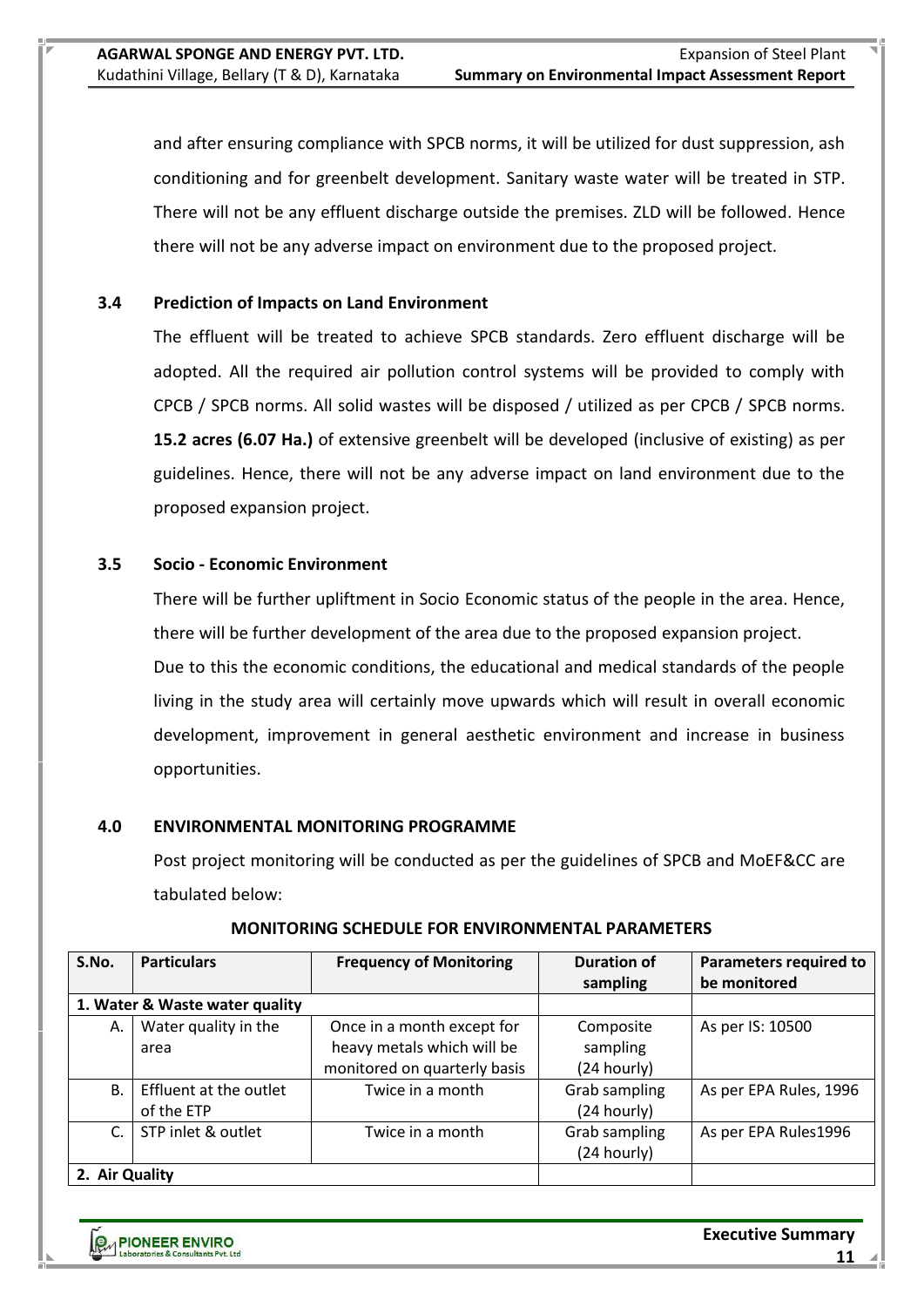| S.No. | <b>Particulars</b>        | <b>Frequency of Monitoring</b> | Duration of       | <b>Parameters required to</b>                                            |
|-------|---------------------------|--------------------------------|-------------------|--------------------------------------------------------------------------|
|       |                           |                                | sampling          | be monitored                                                             |
| Α.    | <b>Stack Monitoring</b>   | Online monitors                |                   | <b>PM</b>                                                                |
|       |                           | (WHRB & FBC boiler stacks)     |                   |                                                                          |
|       |                           | Once in a month                |                   | PM, $SO2$ & NOx                                                          |
| В.    | Ambient Air quality       | Continuous                     | Continuous        | PM <sub>2.5</sub> , PM <sub>10</sub> , SO <sub>2</sub> NO <sub>x</sub> & |
|       | (CAAQMS)                  |                                |                   | CO                                                                       |
| C.    | <b>Fugitive emissions</b> | Once in a Month                | 8 hours           |                                                                          |
|       | 3. Meteorological Data    |                                |                   |                                                                          |
| А.    | Meteorological data to    | Daily                          | Continuous        | Temperature, Relative                                                    |
|       | be monitored at the       |                                | monitoring        | Humidity, rainfall, wind                                                 |
|       | plant.                    |                                |                   | direction & wind speed.                                                  |
|       | 4. Noise level monitoring |                                |                   |                                                                          |
| А.    | Ambient Noise levels      | Twice in a year                | Continuous for 24 | Noise levels                                                             |
|       |                           |                                | hours with 1 hour |                                                                          |
|       |                           |                                | interval          |                                                                          |

#### **5.0 ADDITIONAL STUDIES**

No Rehabilitation and Resettlement is involved in the proposed project as there are no habitations in the additional land proposed for expansion. Hence no R & R study has been carried out.

#### **6.0 PROJECT BENEFITS**

With the establishment of the proposed project employment potential will increase. Land prices in the area will increase. The economic status of the people in the area will improve due to the proposed project. Periodic medical checkups will be carried out. Top priority will be given to locals in employment. A separate budget will be allocated for Social welfare development activities.

#### **7.0 ENVIRONMENT MANAGEMENT PLAN**

#### **7.1 Air Environment**

The following are air emission control systems proposed in the proposed project:

| S.No. | <b>Source</b>                                  | <b>Stack height</b>                  | <b>Control Equipment</b>                      | <b>Particulate emission</b> |
|-------|------------------------------------------------|--------------------------------------|-----------------------------------------------|-----------------------------|
|       |                                                | (in M)                               |                                               | at the outlet               |
| 1.    | DRI kilns with WHRB's                          | 84                                   | <b>Electro Static Precipitators</b><br>(ESP)  | $<$ 30 mg/Nm <sup>3</sup>   |
| 2.    | Induction Furnaces with<br><b>CCM</b>          | 45<br>(2 nos. of combined<br>stacks) | Fume Extraction<br>system<br>with bag filters | $<$ 30 mg/Nm <sup>3</sup>   |
| 3.    | Re-heating furnace<br>attached to Rolling Mill | 57                                   | <b>Stack</b>                                  |                             |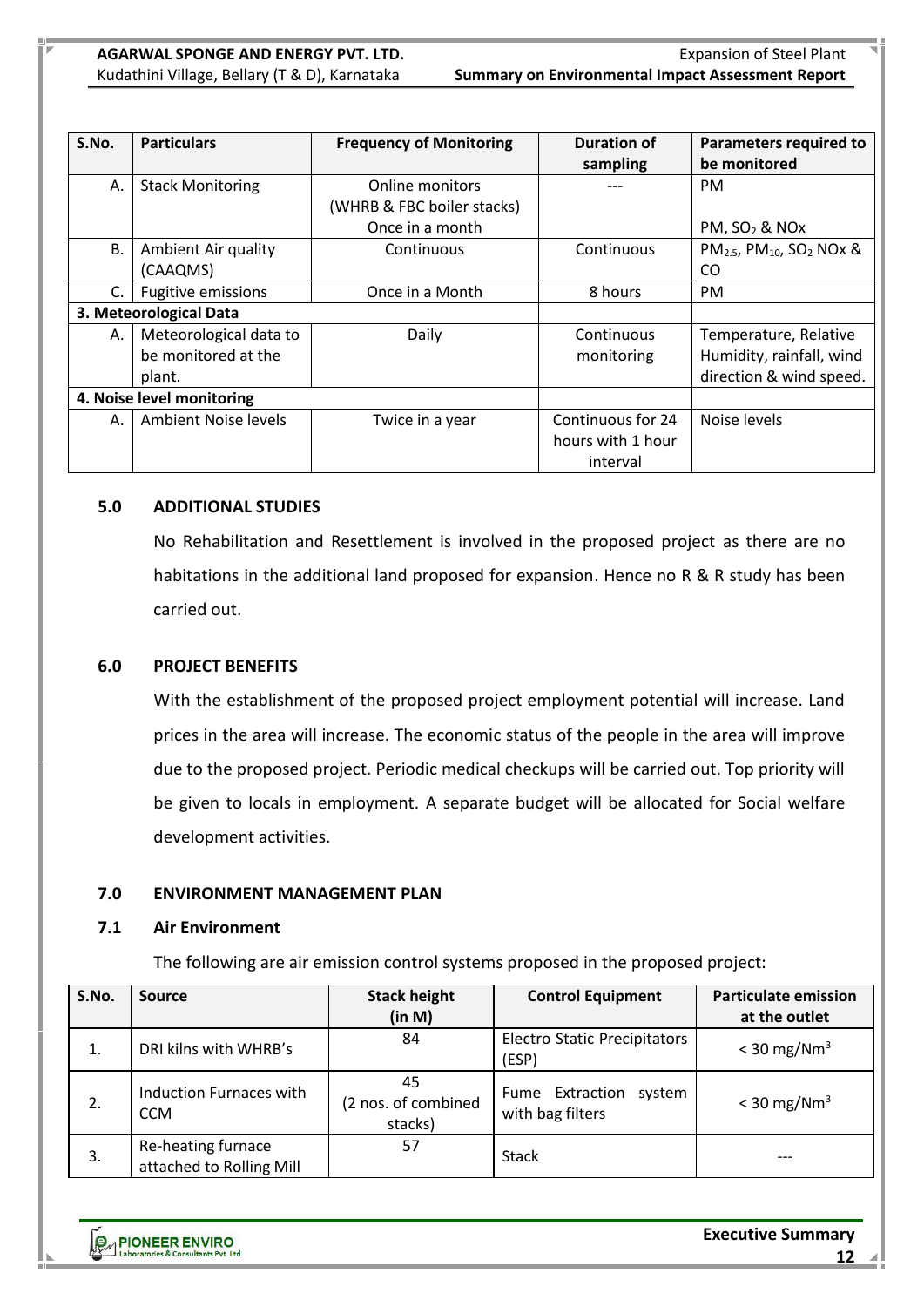| S.No. | Source            | <b>Stack height</b><br>(in M) | <b>Control Equipment</b>                         | <b>Particulate emission</b><br>at the outlet                                                           |
|-------|-------------------|-------------------------------|--------------------------------------------------|--------------------------------------------------------------------------------------------------------|
| 4.    | <b>FBC Boiler</b> | 38                            | Electro Static Precipitator<br>for control of PM | PM - 30 mg/Nm <sup>3</sup><br>SOx - 100 mg/Nm <sup>3</sup><br>NO <sub>x</sub> - 100 mg/Nm <sup>3</sup> |

**Note** : Apart from the above Fume extraction system with bagfilters, dust suppression system, covered conveyers etc. will also be installed.

- $\triangleright$  All conveyors will be completely covered with G.I. sheets to control fugitive dust.
- $\triangleright$  All bins will be totally packed and covered so that there will not be any chance for dust leakage.
- $\triangleright$  All the dust prone points material handling systems will be connected with de-dusting system with bag filters.
- $\triangleright$  All discharge points and feed points, wherever the possibility of dust generation is there a de-dusting suction point will be provided to collect the dust.

# **7.2 Water Environment**

Closed loop cooling water system will be adopted in DRI, SMS, and Rolling Mill units. The effluent generated from Rolling Mill will be sent to settling tank & clear water will be recycled through closed circuit cooling system. Effluent from power plant will be treated and after ensuring compliance with SPCB norms, it will be utilized for dust suppression, ash conditioning and for greenbelt development. Sanitary waste water will be treated in STP. There will not be any effluent discharge outside the premises. ZLD will be followed.

#### **Effluent Treatment Plant:**

pH of the boiler blowdown will be between 9.5 to 10.5. Hence, a neutralization tank will be constructed for neutralizing the boiler blow down. DM plant regeneration water will be neutralized in a neutralization tank. After neutralization these two effluent streams will be mixed with Cooling Tower blowdown in a Central Monitoring Basin (CMB). The treated effluent will be utilized for dust suppression, ash conditioning and for Green belt development. No effluent will be let out of the plant premises. Sanitary waste water will be treated in STP. There will not be any effluent discharge outside the premises. ZLD will be followed.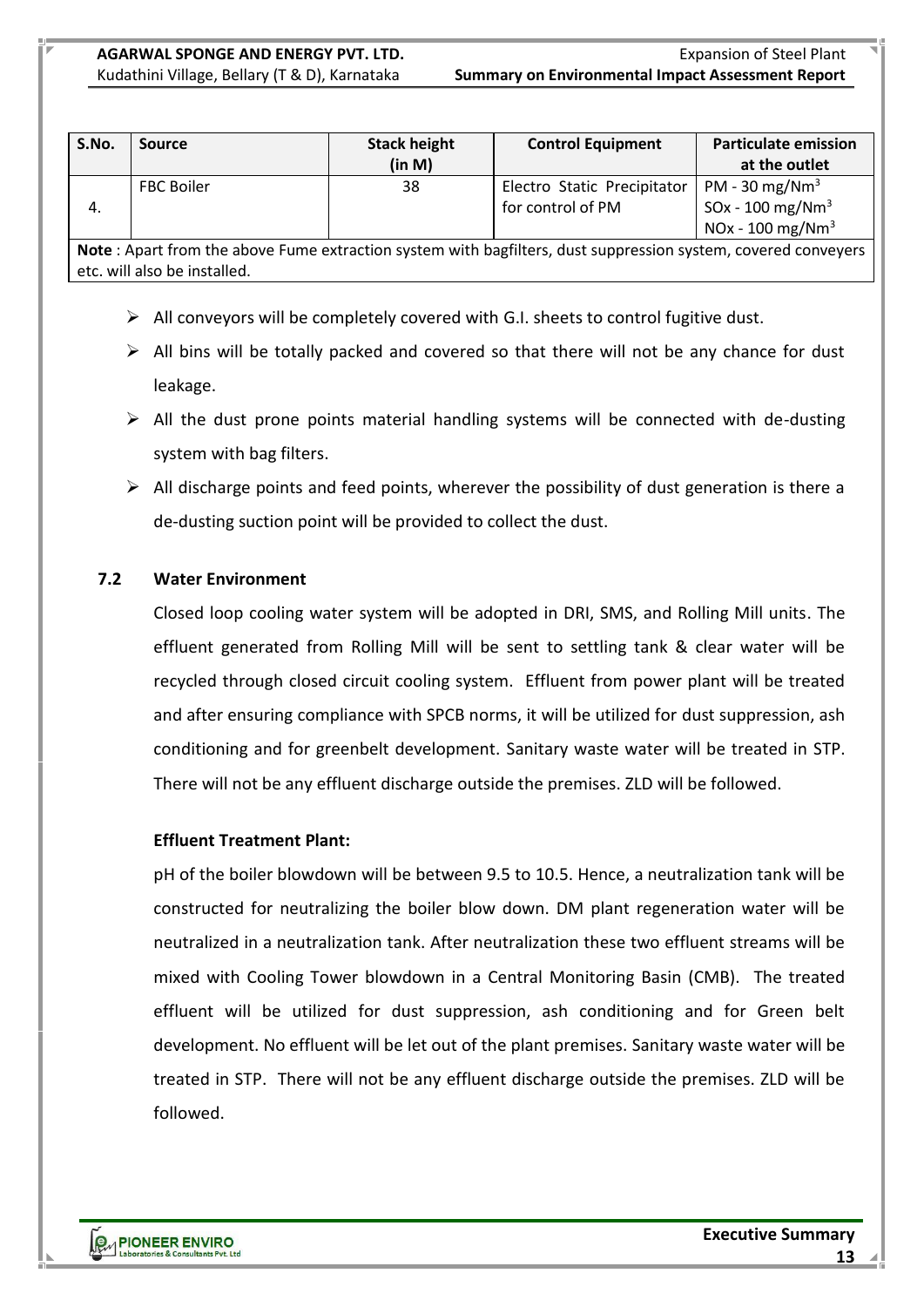#### **7.3 Noise Environment**

The major sources of noise generation in the proposed project will be STG, boilers, compressors, DG set, etc. Acoustic enclosure will be provided. All the machinery will be manufactured in accordance with MoEF&CC norms on Noise levels. The employees working near the noise generating sources will be provided with earplugs. The extensive greenbelt development proposed within the plant premises will help in attenuating the noise levels further. Noise barriers in the form of trees are recommended to be grown around administrative block and other utility units.

# **7.4 Land Environment**

The waste water generated from the proposed project will be treated in the Effluent Treatment Plant to comply with the SPCB standards and will be used for dust suppression, ash conditioning and for greenbelt development. All the required Air emission control systems will be installed and operated to comply with SPCB norms. Solid wastes will be disposed off as per norms. Extensive greenbelt will be developed in the plant premises. Desirable beautification and landscaping practices will be followed. Hence there will not be any impact due to the proposed expansion project.

| S.No.          | Waste                  | <b>Quantity (TPA)</b> |              | <b>Method of disposal</b>                      |  |
|----------------|------------------------|-----------------------|--------------|------------------------------------------------|--|
|                |                        | <b>Existing</b>       | Proposed     |                                                |  |
| $\mathbf{1}$   | Ash from DRI           | 16,200                | 18,900       | Is being / will be given to Cement plants &    |  |
|                |                        | (54 TPD)              | (63 TPD)     | Brick manufacturers.                           |  |
| $\overline{2}$ | Dolochar               | 18,000                | 21,000       | Partly will be utilized in captive AFBC boiler |  |
|                |                        | (60 TPD)              | (70 TPD)     | based power plant & remaining will be          |  |
|                |                        |                       |              | given to nearby FBC based power plants.        |  |
| 3              | Kiln Accretion Slag    | 900                   | 1,050        | Will be given to brick manufacturers.          |  |
|                |                        | $(3.0$ TPD)           | (3.5 TPD)    |                                                |  |
| $\overline{4}$ | Wet Scraper Sludge     | 4,140                 | 4,830        | Will be given to brick manufacturers.          |  |
|                |                        | (15 TPD)              | $(17.5$ TPD) |                                                |  |
| 5              | <b>SMS Slag</b>        |                       | 41,863       | Slag from SMS will be crushed and iron will    |  |
|                |                        |                       | (127 TPD)    | be recovered & remaining non -magnetic         |  |
|                |                        |                       |              | inert material will be used<br>in i<br>road    |  |
|                |                        |                       |              | construction /will<br>be given<br>Road<br>to   |  |
|                |                        |                       |              | contractors.                                   |  |
| 6              | Mill<br>scales<br>from |                       | 8,000        | Mill scales from Rolling Mill will be given to |  |
|                | <b>Rolling Mill</b>    |                       | (32 TPD)     | nearby Sinter Plants / Ferro Alloy units.      |  |

#### **Solid waste generation and disposal**